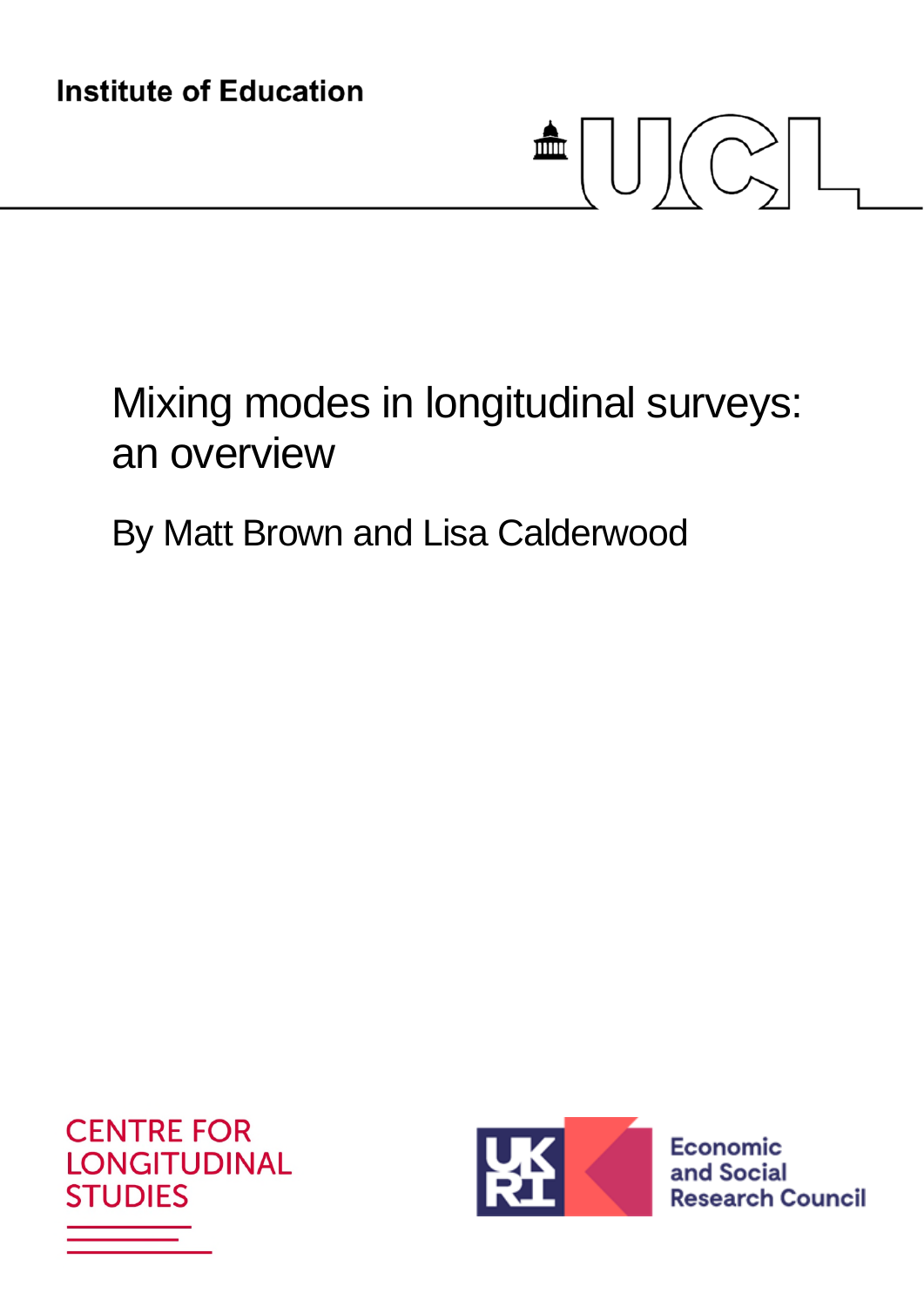## **Contents**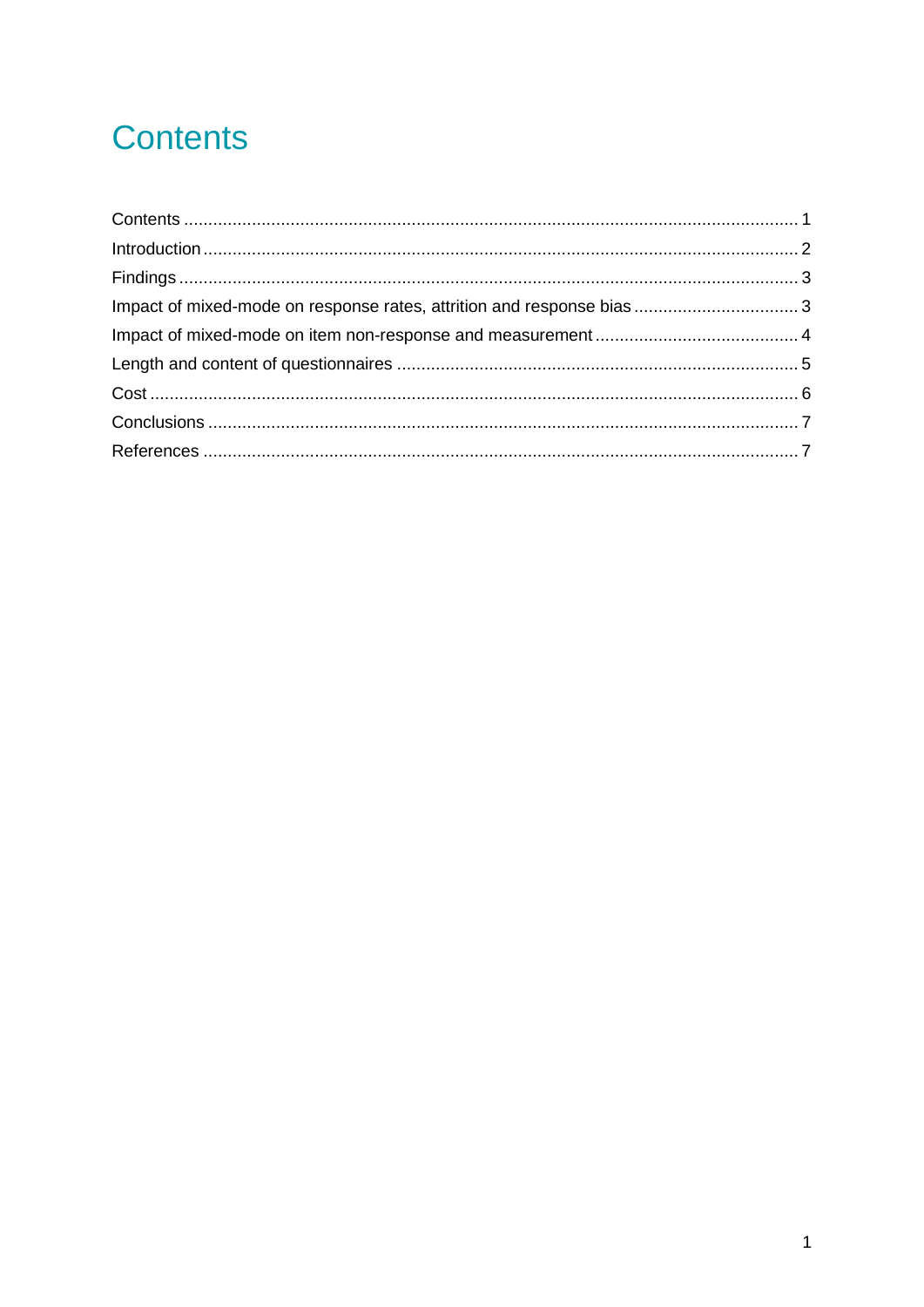## **Introduction**

Longitudinal and cross-sectional studies in the UK and internationally are making increasing use of mixed mode data collection strategies (Jackle, Gaia, and Benzeval, 2017; De Leuw, 2018), especially strategies which involve the web. The main drivers of this trend are concerns about falling response rates and increasing survey costs for face-to-face surveys, and rising levels of internet coverage and usage in the general population. The 'promise' of mixed-mode data collection is that high quality data can potentially be collected at lower cost, and that mixed-mode may have benefits in terms of improved measurement (particularly for some types of questions), higher response rates and lower non-response bias. However, one of the main potential drawbacks is the risk of measurement differences by mode i.e. respondents' answers being influenced by data collection mode.

There are relatively few examples in the UK as yet of major cross-sectional surveys which have adopted a mixed-mode approach, with Community Life (DCMS) and Active Lives (Sport England) being exceptions. Many 'flagship' government surveys e.g. British Crime Survey, Health Survey for England are retaining a face-to-face approach. The lack of an individual-level sampling frame and the need to maintain comparable population trend data are some of the main barriers to greater use of mixed-mode in cross-sectional surveys in the UK. However, the ONS has a stated aim of conducting all future surveys using a 'digital by default', that is online first, mixed mode approach, and are moving one of their major surveys Labour Force Survey online as well as the 2021 Census. Another recent trend has been the establishment in the UK and many other countries of online panels based on probability samples to rival the online commercial panels which do not use probability samples.

Longitudinal surveys, particularly after the initial data collection wave, are generally wellplaced to move to a mixed-mode approach because they have the contact details, including email addresses, of their sample members which allows them to write to them directly to ask them to go online. Additionally, many sample members in longitudinal studies are highly committed and do not need to presence of an interviewer to persuade them to take part. In the UK, Understanding Society, a large-scale longitudinal household panel survey, has now successfully adopted a mixed-mode approach using web followed by face-to-face (following extensive testing over a number of years on their innovation panel), and many other panel surveys internationally are following suit e.g. Health and Retirement Study (HRS), Panel Study of Income Dynamics (PSID), German Socio-Economic Panel study and Swiss Household Panel (SHS). At CLS, we have also used mixed-mode involving web successfully for the core interview on the 1958 British Cohort Study age 55 sweep and on Next Steps. We have also used web or mixed-mode for particular instruments i.e. mixed-mode time-use diary at MCS age 14, web cohort member and parent questionnaires at MCS age 17, web dietary diaries on BCS70 age 46 and NCDS age 62. However, in this review, we focus on mixed-mode designs in which different modes are offered to respondents to complete the same data collection instrument at the same sweep, and where this is used for the core interview, rather than when different modes are used for different instruments (sometimes called multi-mode) or when different modes are used at different sweeps.

There are important scientific and methodological implications of the choice of data collection mode, which must be considered carefully in any survey design decisions. Such issues include how to secure sufficiently high response rates, in a cost-effective manner; whether a mixed-mode approach improves or depresses overall response rates, and/or the representativeness of response; mode effects on measurement and data quality, such as accuracy, reliability and item missingness; how to account for mode effects in analysis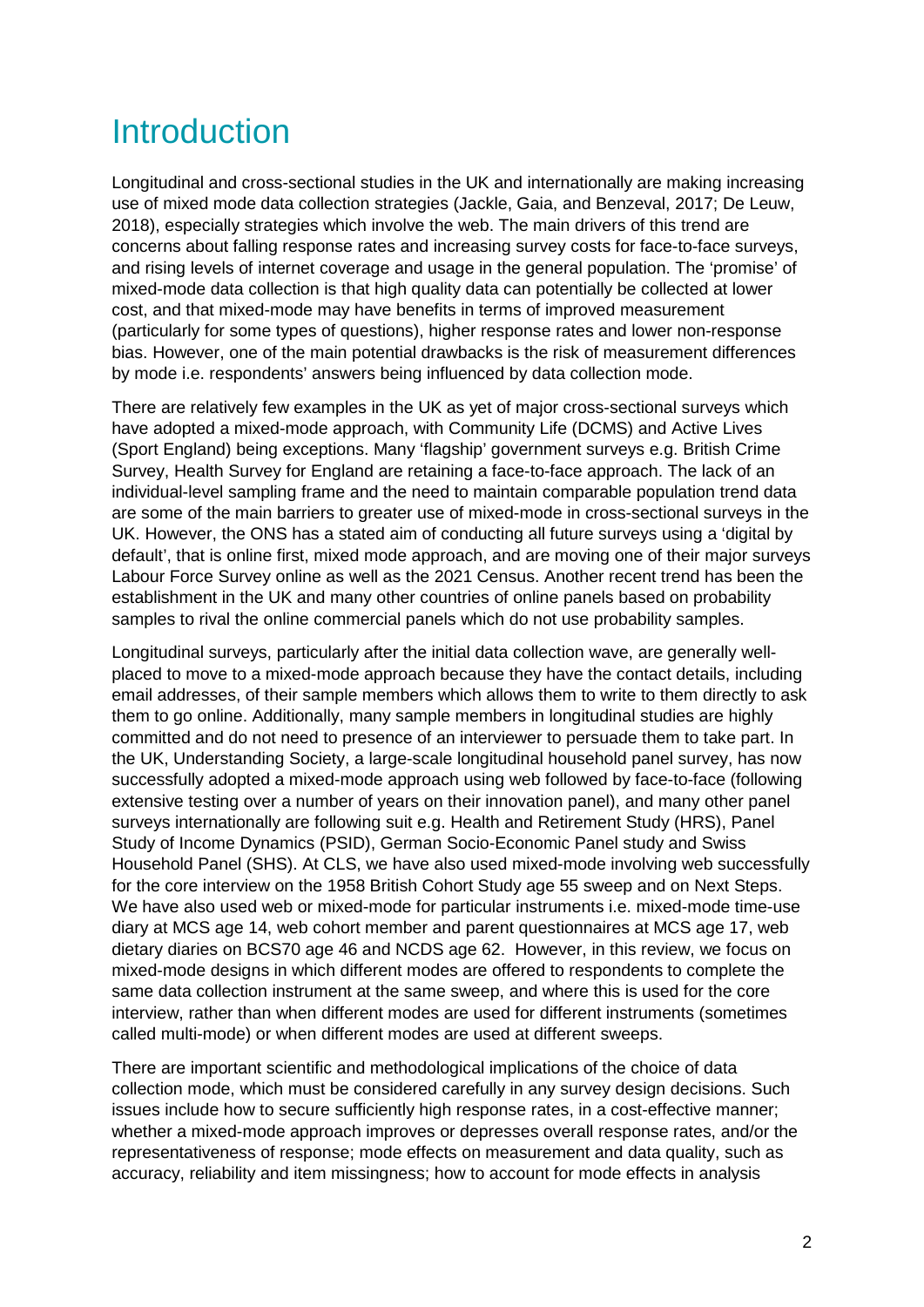including providing guidance to users, and the extent of any cost-saving that a mixed mode approach can deliver, and whether this justifies the potential impact on measurement and non-response. For longitudinal studies, there are a number of specific additional considerations including the longer-term impact on attrition (i.e. response in future sweeps); longitudinal mode effects on measurement including estimates of change and data quality, and how to account for mode effects in complex longitudinal analysis. Moreover, there are additional specific issues regarding the use of the web in complex, longitudinal surveys such as whether long and complex questionnaires, cognitive assessments, biomarkers and data linkage consents can optimally be collected on the web.

In this report, we will give an overview of the most relevant literature and evidence on the use mixed-mode involving web in longitudinal surveys. Evidence on the use of mixed mode data collection within longitudinal surveys is limited, in part as relatively few studies have todate adopted this approach. In this review, we have focused on reviewing findings primarily from the CLS cohorts and Understanding Society, as these are most applicable and relevant to future design decisions regarding mode for our cohorts. CLOSER have also produced a report covering mixing modes in longitudinal studies (Jackle, Gaia, and Benzeval, 2017).

## **Findings**

#### Impact of mixed-mode on response rates, attrition and response bias

Survey mode can impact on participants' willingness to take part in surveys. Generally speaking, face-to-face surveys are most effective at maximising response rates, with interviewers being highly effective at contacting and persuading people to take part, particularly in person. Interviewer administered modes (face-to-face and telephone) generally have higher response rates than self-administered modes (web and paper). However, many respondents do not need an interviewer to call or visit them to persuade them to take part, particularly in longitudinal studies, and some may prefer to take part in other modes. It is argued that mixed-mode data collection approaches should lead to response rates which are at least as high as would be expected if only the 'best' mode was used e.g. a mixed-mode design involving face-to-face, should lead to a response rate that it is as high as face-to-face only. A mixed-mode approach may actually lead to a higher response rate as offering multiple modes may mean that participants who prefer other modes are more likely to take-part, and if these types of respondents differ in their characteristics then a mixed-mode approach could also improve sample representation and reduce non-response bias.

The experiment embedded into the NCDS Age 55 Survey, which compared a sequential web>telephone approach with telephone-only found showed a higher response rate for the mixed mode approach than the telephone-only approach (82% compared with 77%). 82% is a response rate which exceeds the face-to-face response rate achieved, in the previous face-to-face sweep at age 50, though of course it cannot be known what response rate could have been achieved with a face-to-face approach at 55. The impact of the mixed mode approach on subsequent attrition is yet to be known for NCDS, as there has not yet been another sweep. In NCDS, amongst the mixed mode group, the composition of the sample who completed the interview via web was a highly selected group (more advantaged, more frequent computer users etc.) but after the telephone follow-up phase the composition of all those interviewed did not differ from the composition of those interviewed in the telephone only approach, suggesting the mixed mode approach had little impact on non-response bias.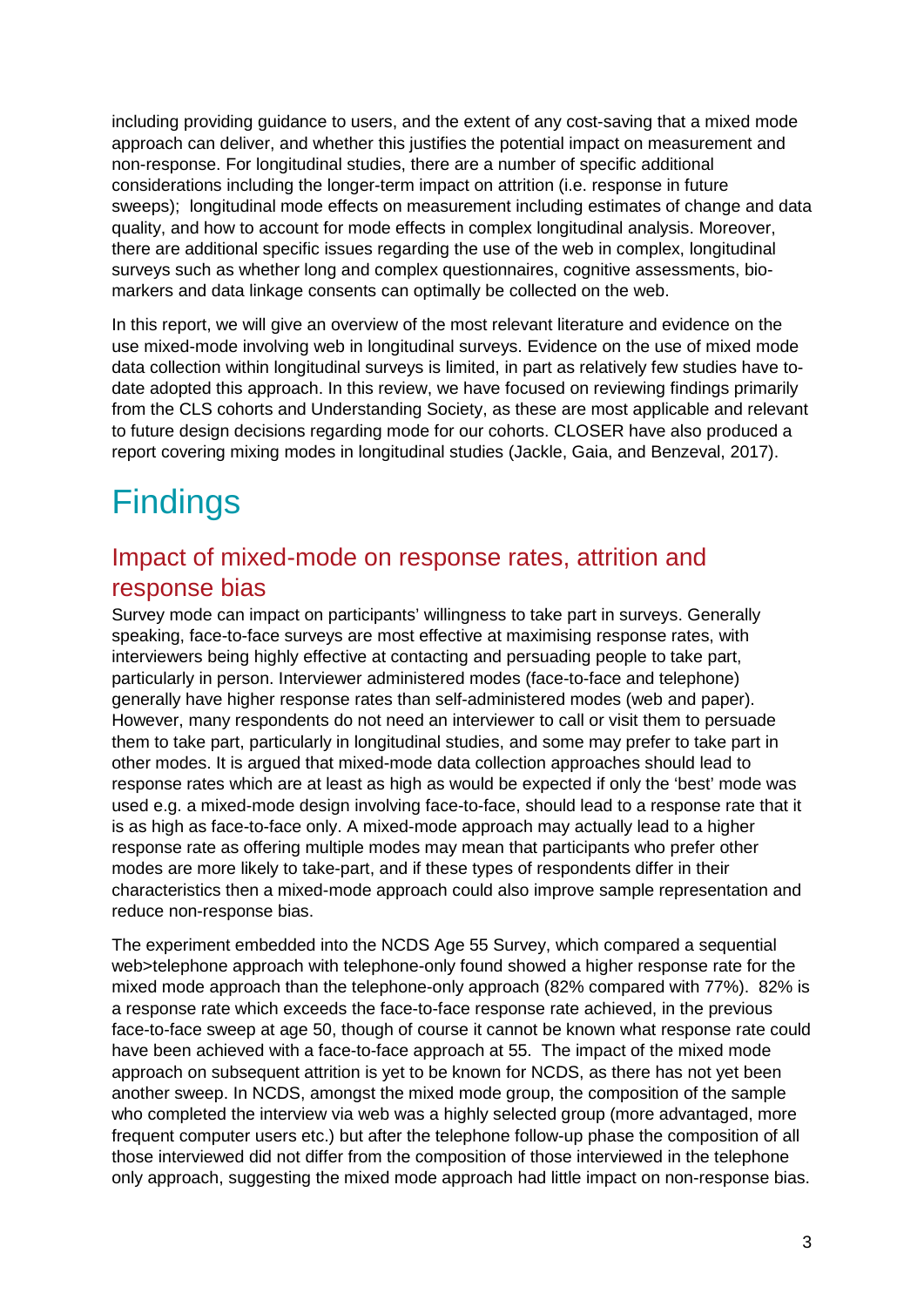In relation to Next Steps, a sequential mixed-mode approach with web, telephone and faceto-face has been used on all sweeps since adulthood. This has been effective, with a high proportion of respondents interviewed by web at all sweeps, and by telephone at many. As this approach was used for the whole sample, we are not able to compare the effectiveness of a mixed-mode to a face-to-face only approach.

Understanding Society have published a wide-range of evidence in relation to mixed-mode design and implementation, primarily from their innovation panel and more recently from the main sample. In the innovation panel, they experimentally compared a sequential mixed mode web>face-to-face approach with a face-to-face only approach. In relation to response rates, while initially at wave 5 they found that the mixed mode approach resulted in a lower response rate, this difference reduced in wave 6 and reversed at wave 7, with the mixedmode group having higher response rates – 81% compared with 74% - although higher incentives were required amongst mixed mode respondents (Bianchi, Biffingnandi, and Lynn, 2017). They have also observed a higher proportion of cases issued to web-first responding online over subsequent waves of the innovation panel – from 30% in IP5 to 59% in IP11 - as they have further optimised fieldwork procedures to boost web-response (Burton, 2019). They began incorporating this mixed-mode approach into the main study at wave 7, have increased the proportion of cases issued to mixed-mode at subsequent waves, and plan to continue this. They have continued to refine their approach to boosting webresponse through experimentation in the main sample. They have also found some evidence that a mixed-mode approach leads to higher response rates among prior wave nonresponders (Bianchi, Biffingnandi, and Lynn, 2017). Evidence from Understanding Society Innovation Panel is also that mixed-mode does not have a negative impact on subsequent attrition (Gaia, 2017).

Overall, it is not always possible to fully evaluate the impact of mixed-mode on response rates, response bias and attrition, as this requires that different approaches are tested experimentally, and over a period of time in relation to longer-terms impacts such as attrition. However, the evidence reviewed here suggests that mixed-mode approaches, with optimised fieldwork procedures to boost web-response, do not necessary depress response rates, and may indeed improve them. Similarly there is a little evidence for a negative impact of mixed-mode on attrition. The evidence also indicates that mixed-mode is unlikely to have a negative impact on sample composition and response bias, and that it may be more effective at bringing back previous wave non-respondents.

#### Impact of mixed-mode on item non-response and measurement

Mixed-mode strategies involving the web are susceptible to data quality issues, including item non-response and differential measurement errors. Item non-response tends to be higher in web and other self-administered modes and in interviewer-administered modes. In the Understanding Society wave 5 innovation panel, across 1055 items, item non-response rates were around 65% higher in the mixed-mode group than in the face-to-face group (Jackle et. al, 2015). In the NCDS Age 55 Survey experiment, differences in item nonresponse rates between mixed mode participant and 'telephone only' participants for numeric questions relating to wealth and income, e.g. 13% of mixed mode home owners did not provide an estimate of the value of their home compared to 5% of those in the telephone only group. The comparable figures for gross weekly income were 14% and 11%.

Survey mode can significantly impact the way in which people answer survey questions. The largest differences are between interviewer administered modes (face-to-face and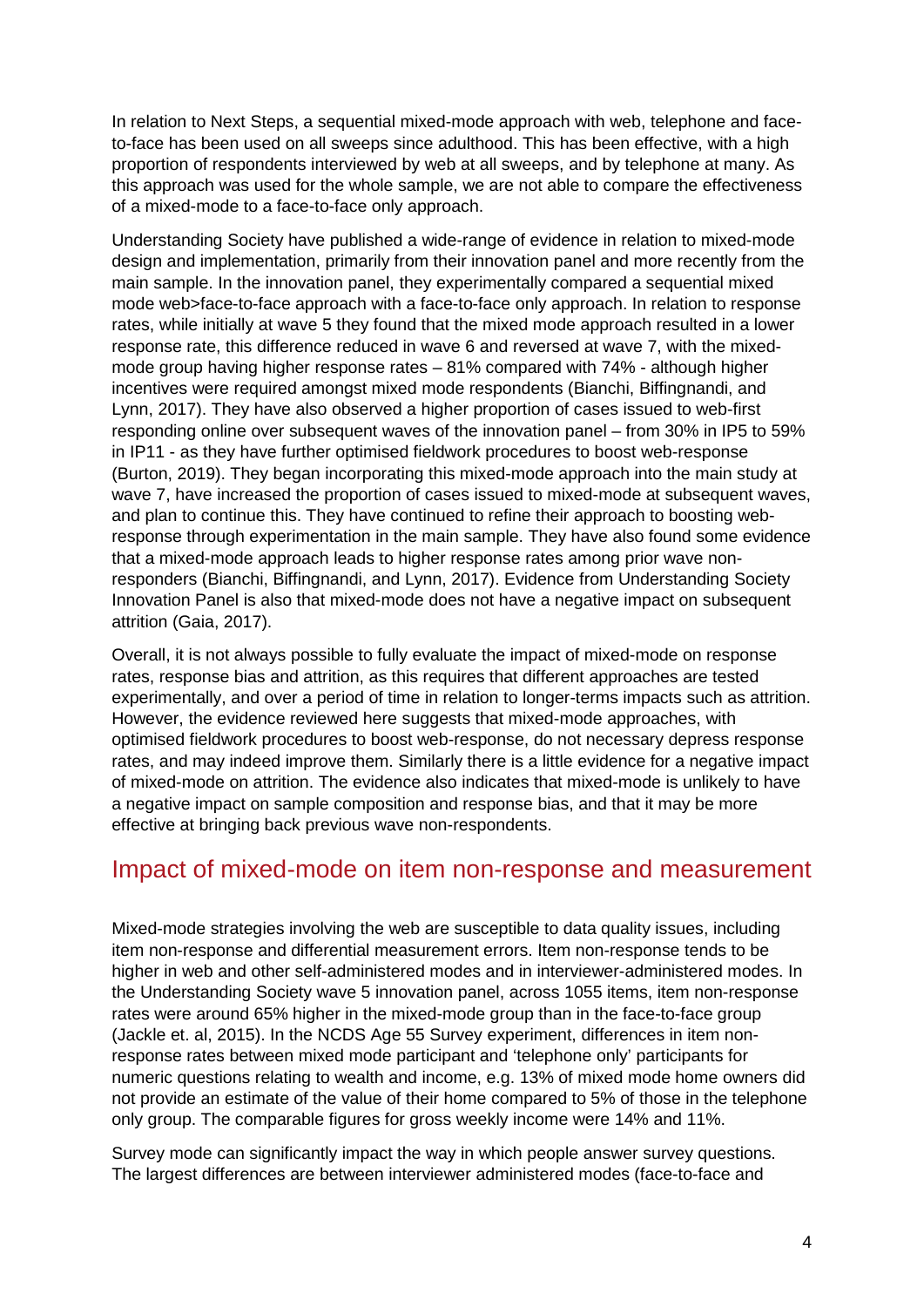telephone) and self-administered modes (web and paper). Interviewer administered modes are more prone to social desirability and positivity bias; self-completion modes tend to result in more item non-response; interviewer administered modes present questions orally whereas self-completion modes present questions visually which can result in presentation effects e.g. recency bias in interviewer modes and primacy bias in self-completion modes; complex questions involving detailed instructions and/or definitions can be more challenging to administer in self-completion modes. Careful questionnaire design aiming to maximise equivalence between modes can reduce the potential for mode effects but they cannot be fully designed away. We should also note that self-completion elements are often incorporated into mainly face-to-face approaches i.e. with respondents being asked to complete some parts of the interview, usually the most sensitive questions, by selfcompletion on the interviewer's computer.

In Understanding Society, web responses differed from face-to-face responses for 18% of questions (Jäckle, A., 2016). Much of this is however driven by differences in the characteristics of those who completed by web (selection effects). Web responders are typically better educated, from higher social class groups etc. Comparing the responses of all those who participated via mixed mode with those in the randomly assigned single mode comparison group, Understanding Society find there were differences for 3% of variables.

Estimating and adjusting for mode effects is complicated by the need to disentangle the selection effects from the mode measurement effects. The identification of mode measurement effects, as distinct from selection effects, is made more feasible if the survey is designed to have a randomly assigned single mode control group but this adds complexity and expense to data collection. The existence of mode measurement effects is a complication for analysts, as analyses using variables affected by mode may be biased. Guidance on how to adjust for mode effects should be provided, but the statistical techniques needed to do this can be challenging and in addition, there is not yet a consensus or an established approach for dealing with mode effects in the literature, particularly in complex and dynamic models using longitudinal data from multiple sweeps.

Overall, although mode effects can be minimised by design, and may only affect a relatively small proportion of variables, the existence of mode effects on measurement is a concern as it can lead to biased estimates if appropriate adjustments are not made. For longitudinal studies, where respondents may participate in different modes at different sweeps, longitudinal mode effects can lead to bias in estimates of change over time.

#### Length and content of questionnaires

The use of the web within a mixed mode context may place some restrictions on the length of the questionnaire, as generally speaking web surveys tend to be shorter than intervieweradministered surveys, particularly face-to-face. Restricting the length of a questionnaire obviously limits the breadth of information which can be collected which in turn restricts the volume of research likely to be conducted. Given that many longitudinal studies, particularly cohort studies, tend to have relatively long questionnaires, this is a potential concern for adopting a mixed-mode approach.

The success of the NCDS Age 55 mixed mode approach, in terms of response rate, may have been related to the fact that the questionnaire was short at just 25 minutes. Break-offs were rare (1% broke off prior to the end of the first module and a further 1% did so later in the survey) and most web responders completed the survey in one session. Understanding Society also has a relatively short questionnaire c. 35 minutes. The Next Steps questionnaire was longer, at 45 minutes, and break-offs were a little more common (1%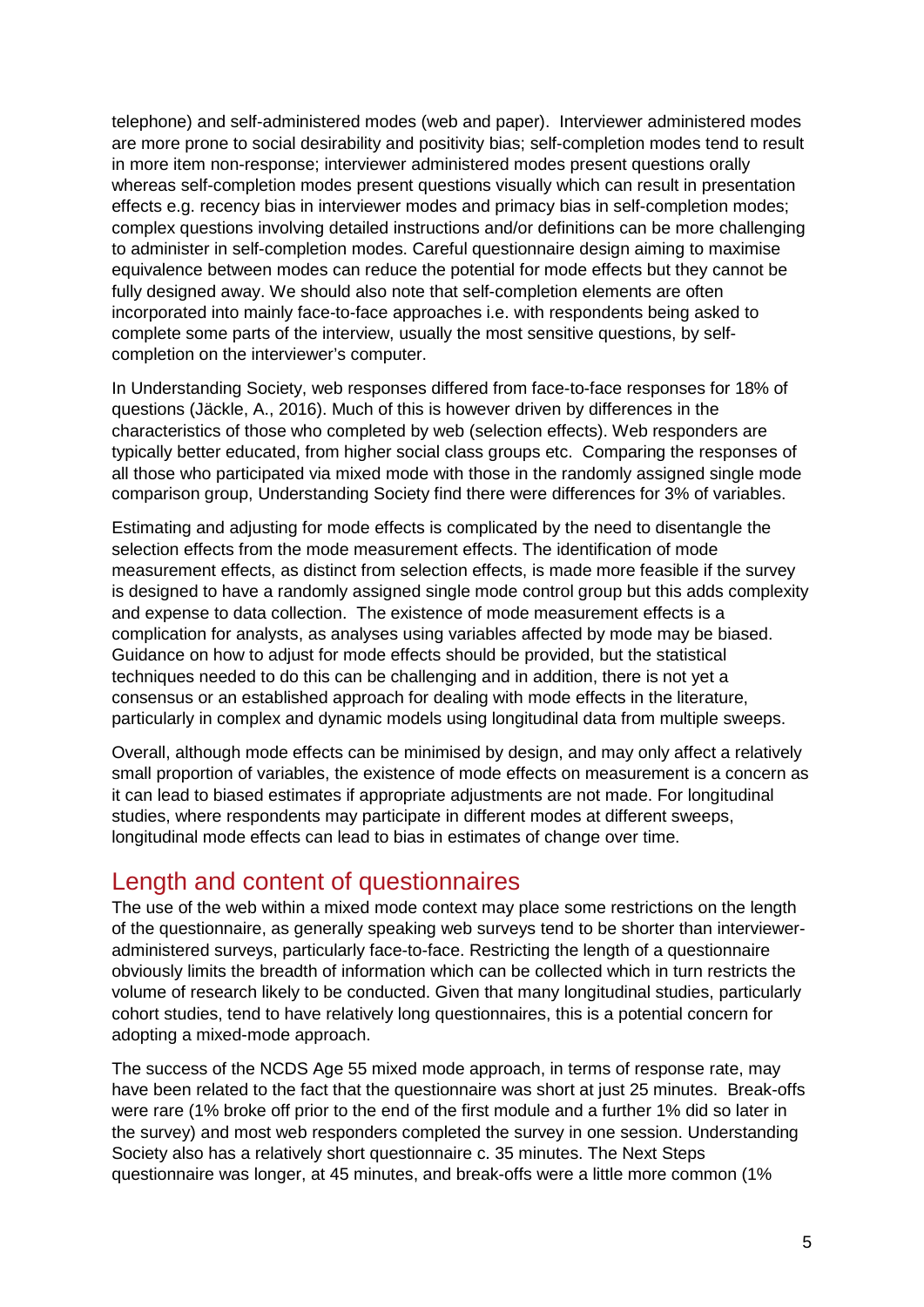broke off before the end of the first module and a further 6% did so later). Moreover, HRS is currently successfully administering a two-hour interview via mixed-mode (web and telephone), and relatively high rate rates of compliance and low break-off rates, though completing in more than one session is common (Couper, 2019). This evidence thus suggests that in the context of long-running longitudinal surveys with high-levels of commitment from participants, much longer questionnaire can be successfully administered over the web, and this need not be a major barrier to adopting a mixed-mode approach.

Cognitive assessments are a key feature of many longitudinal studies. Most of these assessments are designed to be conducted in controlled conditions with an interviewer present, and are challenging to administer remotely via the web. HRS have administered a series of cognitive assessments by web, telephone and face-to-face but have found systematic differences in test performance by mode, with web respondents scoring better than telephone respondents who in turn score better than face-to-face respondents. (Ofstedal, McClain and Couper, 2019).

In relation to bio-measures, there are some types of measure e.g. whole blood draws which cannot be self-administered by participants, though a number of other measures e.g. saliva, dried blood spots, can potentially be carried out in this way, and there is increasing interest in the use of new technologies to collect bio-medical data.

Collection of consents to data linkage is another integral aspect of the cohort studies but collecting consent via the web is challenging. In Next Steps, data linkage consent rates collected from web participants were 20% to 30% lower than those obtained from face-toface participants. Although this difference may be in part due to selection into mode, it is likely that there is a significant mode effect. Understanding Society also find that data linkage consent rates are substantially lower on the web than face-to-face (Jackle et al, 2019).

Overall, although it may be true that there are some types of questionnaire content that may not be optimally collected on the web or by mixed-mode, there are relatively few examples of types of measures or questionnaire elements that it is not *possible* to collect in this way. Similarly, long questionnaires need not necessarily be a major barrier to adopting a face-toface approach.

#### **Cost**

Reducing cost is a key motivator for adopting a mixed mode approach. The total cost of a mixed mode survey includes both fixed costs (such as questionnaire development, programming, setting up of systems, interviewer training etc) and variable costs (the data collection costs). The additional complexity of a mixed mode survey may mean that fixed costs can be higher than for a single mode survey. If mixed mode surveys were used repeatedly then the fixed costs associated with set-up would likely reduce. It is not straightforward to estimate cost-savings, in part as the costs associated with converting existing surveys to mixed-mode can be harder to estimate and are often not considered, and also because there are additional costs associated with new fieldwork protocols introduced to boost web response rates e.g. higher incentives, additional letters, increased administration time. There is also a potential for mixed-mode to change the unit cost in other modes e.g. face-to-face fieldwork unit costs may increase due to fewer, more difficult cases being approached in this mode which may mean fieldwork is less cost efficient and these cases require more effort.

Having said this, unit level data collection costs for mixed-mode surveys can be substantially cheaper, provided that sufficiently high numbers can be persuaded to participate via the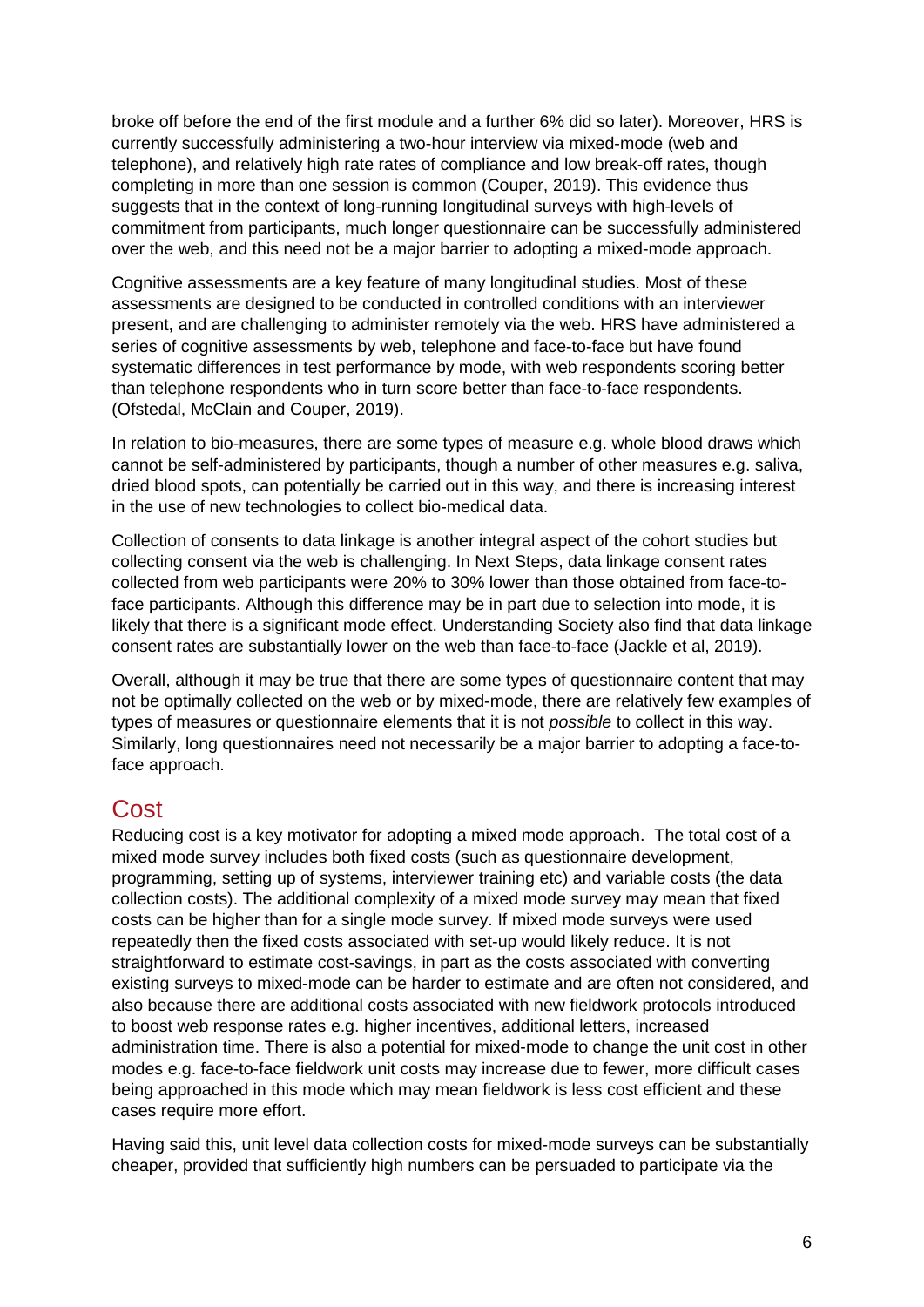cheaper mode (web). Understanding Society estimates that the costs of mixed mode data collection per wave is between 8%-15%, once the additional costs of mixed-mode are incorporated (Bianchi, Biffingnandi, and Lynn, 2017).

Mixed mode surveys are more difficult to cost accurately due to uncertainties regarding uptake of different modes, and large unit cost differences by mode. For example, the NCDS Age 55 survey was costed at a fixed-price on the assumption that 45% would participate via web, but the web take-up rate was actually in excess of 60%. If a mixed mode approach were to be repeated then evidence of previous high web take-up rates may lead to a greater reduction in cost and price.

## **Conclusions**

There are important scientific and methodological implications of the choice of data collection mode, which must be considered carefully in any survey design decisions, and relatively little robust empirical evidence, in particular in some key areas, on which to base these decisions. There are also many different trade-offs in relation to different sources of survey errors and survey costs, and these trade-offs are different for each survey. Although Understanding Society has successfully transitioned to a mixed-mode approach, it is a household panel study and as such has a fundamentally different design to the cohort studies e.g. shorter questionnaires, shorter intervals between-sweeps etc, fewer direct assessments. Moreover, the decision to go mixed-mode on Understanding Society was informed by extensive methodological testing in the innovation panel. The considerations for the cohort studies are somewhat different – particularly in the light of much less frequent follow-up as well as different balance of content. Although our experience of using mixedmode on NCDS and Next Steps has been positive, extensive methodological testing would be needed prior to adopting a mixed-mode approach in future sweeps of our studies, and a face-to-face approach for certain core components of some of the studies is likely to remain optimal - primarily to avoid longitudinal as well as cross-sectional mode effects on measurement.

## **References**

Bianchi, A., Biffignandi, S., and Lynn, P. (2017), "Web-Face-to-Face Mixed-Mode Design in a Longitudinal Survey: Effects on Participation Rates, Sample Composition, and Costs." *Journal of Official Statistics*, 33 (2): 385–408.

Burton, J. (2019). "Moving a household panel survey to mixed-mode: the experience of *Understanding Society*". Presentation at NRCM conference on 'The future of online data collection in social surveys: shared learning on the challenges, opportunities and best practice".

De Leeuw, E. D. (2018). "Mixed-Mode: Past, Present, and Future". *Survey Research Methods*, 12(2), 75-89.

Gaia, A. (2017). "The Effect of Respondent Incentives on Panel Attrition in a Sequential Mixed-mode Design". Colchester: University of Essex, ISER: Understanding Society Working Paper Series No. 2017-03.

Jäckle, A., Beninger, K., Burton, J., and Couper, M.P. (2019), "Understanding Data Linkage